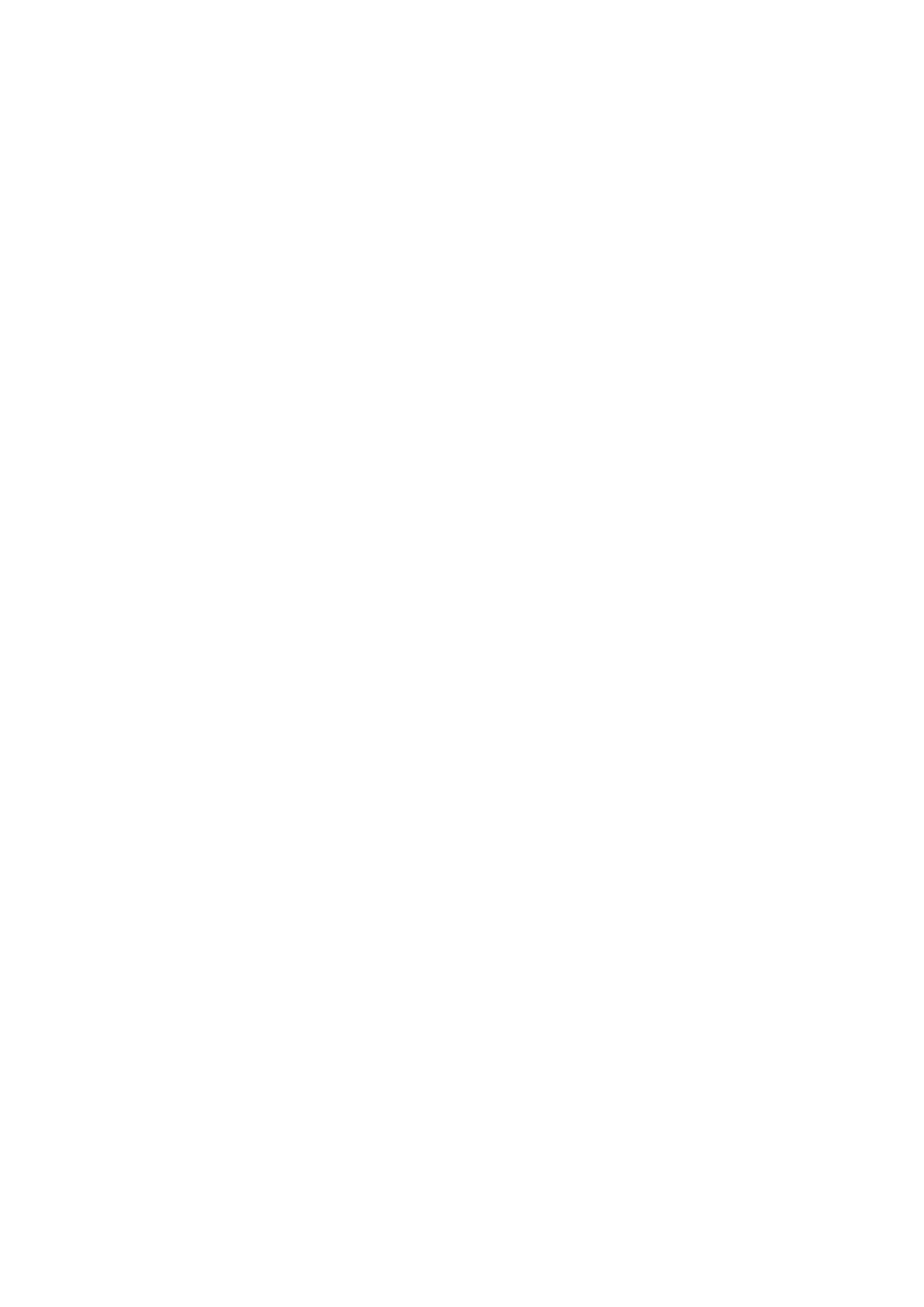#### PEMBREY SOLO PRACTICE PRACTICE - 4 LAP TIMES

| Lap            | Time               |  |  |
|----------------|--------------------|--|--|
| 8              | 1:14.646           |  |  |
|                |                    |  |  |
|                | <b>Chris Moore</b> |  |  |
| <b>START</b>   |                    |  |  |
| 1              |                    |  |  |
| $\overline{2}$ | 1:08.119           |  |  |
| 3              | 1:07.242           |  |  |
| 4              | 1:07.868           |  |  |
| 5              | 1:07.406           |  |  |
| 6              | 1:07.904           |  |  |
| 7              | 1.11781            |  |  |
| 8              | 1:09.967           |  |  |
|                | <b>FINISH</b>      |  |  |
| 9              | 1:08.730           |  |  |

| <b>Christopher Edwards</b> |
|----------------------------|
|----------------------------|

| <b>START</b>  |  |
|---------------|--|
|               |  |
|               |  |
| <b>FINISH</b> |  |
|               |  |

|                | <b>Clive Somerfield</b> |  |
|----------------|-------------------------|--|
| <b>START</b>   |                         |  |
|                |                         |  |
| 1              |                         |  |
| 2              | 1:15.982                |  |
| 3              | 1:14.062                |  |
| 4              | 1.14.385                |  |
| 5              | 1:12.469                |  |
| 6              | 1:11.660                |  |
| $\overline{7}$ | 1:12.529                |  |
|                | <b>FINISH</b>           |  |
| 8              | 1:11.286                |  |

| <b>Craig Harris</b> |
|---------------------|
|                     |

|                | <b>START</b> |  |
|----------------|--------------|--|
| 1              |              |  |
| 2              | 1:25.329     |  |
| 3              | 1:16.702     |  |
| 4              | 1:18.875     |  |
| 5              | 1:15.255     |  |
| 6              | 1:14.309     |  |
| $\overline{7}$ | 1:13.406     |  |
| <b>FINISH</b>  |              |  |
| 8              | 1:13.419     |  |
|                |              |  |



11/06/2022 - 12/06/2022 / PEMBREY

| Lap | Time          |
|-----|---------------|
|     |               |
|     | <b>START</b>  |
| 1   |               |
| 2   | 1:21.692      |
| 3   | 1:18.246      |
| 4   | 1:16.236      |
| 5   | 1.177725      |
| 6   | 1:17.706      |
| 7   | 1:16.811      |
|     | <b>FINISH</b> |
| 8   | 1.17 086      |

|                | David Carson  |  |
|----------------|---------------|--|
| <b>START</b>   |               |  |
| 1              |               |  |
| $\mathfrak{p}$ | 1:13.072      |  |
| 3              | 1:13.715      |  |
| 4              | 1:10.406      |  |
| 5              | 1:09.786      |  |
| 6              | 1:06.818      |  |
| 7              | 1:06.690      |  |
| 7              |               |  |
|                | <b>FINISH</b> |  |

|               | David Matchett |  |
|---------------|----------------|--|
| <b>START</b>  |                |  |
| 1             |                |  |
| 2             | 1:15.332       |  |
| 3             | 1.16699        |  |
| 4             | 1:13.289       |  |
| 5             | 1:12.075       |  |
| 6             | 1:11.621       |  |
| 7             | 1:11.589       |  |
| <b>FINISH</b> |                |  |
| 8             | 1:11.086       |  |

|               | <u> Dominic Cann</u> |  |
|---------------|----------------------|--|
|               | <b>START</b>         |  |
| 1             |                      |  |
| 2             | 1:16.605             |  |
| 3             | 1:11.592             |  |
| 4             | 1:10.294             |  |
| 5             | 1.11340              |  |
| 6             | 1:08.252             |  |
| 7             | 1:08.217             |  |
| 8             | 1.08.356             |  |
| <b>FINISH</b> |                      |  |
| 9             | 1:11.353             |  |
|               |                      |  |
|               |                      |  |

| Drew Stoodlev |  |
|---------------|--|
|               |  |
| <b>START</b>  |  |

| Lap            | Time          |
|----------------|---------------|
|                |               |
| 1              |               |
| 2              | 1:16.987      |
| 3              | 1:10.723      |
| 4              | 1:11.296      |
| 5              | 1:10.810      |
| 6              | 1:13.038      |
| $\overline{7}$ | 1:11.625      |
|                | <b>FINISH</b> |
| 8              | 1:13.325      |
|                |               |

| ⊟Ewan Dommett |  |
|---------------|--|
| <b>START</b>  |  |
|               |  |
| <b>FINISH</b> |  |

# Gareth Delve

|                | <b>START</b>  |
|----------------|---------------|
| 1              |               |
| 2              | 1:21.545      |
| 3              | 1:17.187      |
| 4              | 1:14.373      |
| 5              | 1:15.887      |
| 6              | 1:16.506      |
| $\overline{7}$ | 1:15.081      |
|                | <b>FINISH</b> |
| 8              | 1:14.007      |
|                |               |

| Gary Loughran |
|---------------|
|               |

|                | <b>START</b> |  |
|----------------|--------------|--|
| 1              |              |  |
| 2              | 1:19.425     |  |
| 3              | 1:17.228     |  |
| 4              | 1:18.727     |  |
| 5              | 1:15.157     |  |
| 6              | 1:14.985     |  |
| $\overline{7}$ | 1:14.725     |  |
| <b>FINISH</b>  |              |  |
| 8              | 1:14.854     |  |
|                |              |  |

| <b>Harry Pell</b> |               |
|-------------------|---------------|
|                   | <b>START</b>  |
| 1                 |               |
| 2                 | 1:16.513      |
| 3                 | 1:15.826      |
| 4                 | 1:13.211      |
| 5                 | 1:13.780      |
| 6                 | $1.14$ 138    |
| 7                 | 1:13.757      |
|                   | <b>FINISH</b> |

11/06/2022 - 10:07 / Page 2/4<br>NG Timing Team  $\frac{\text{VOLA}}{\text{N}}$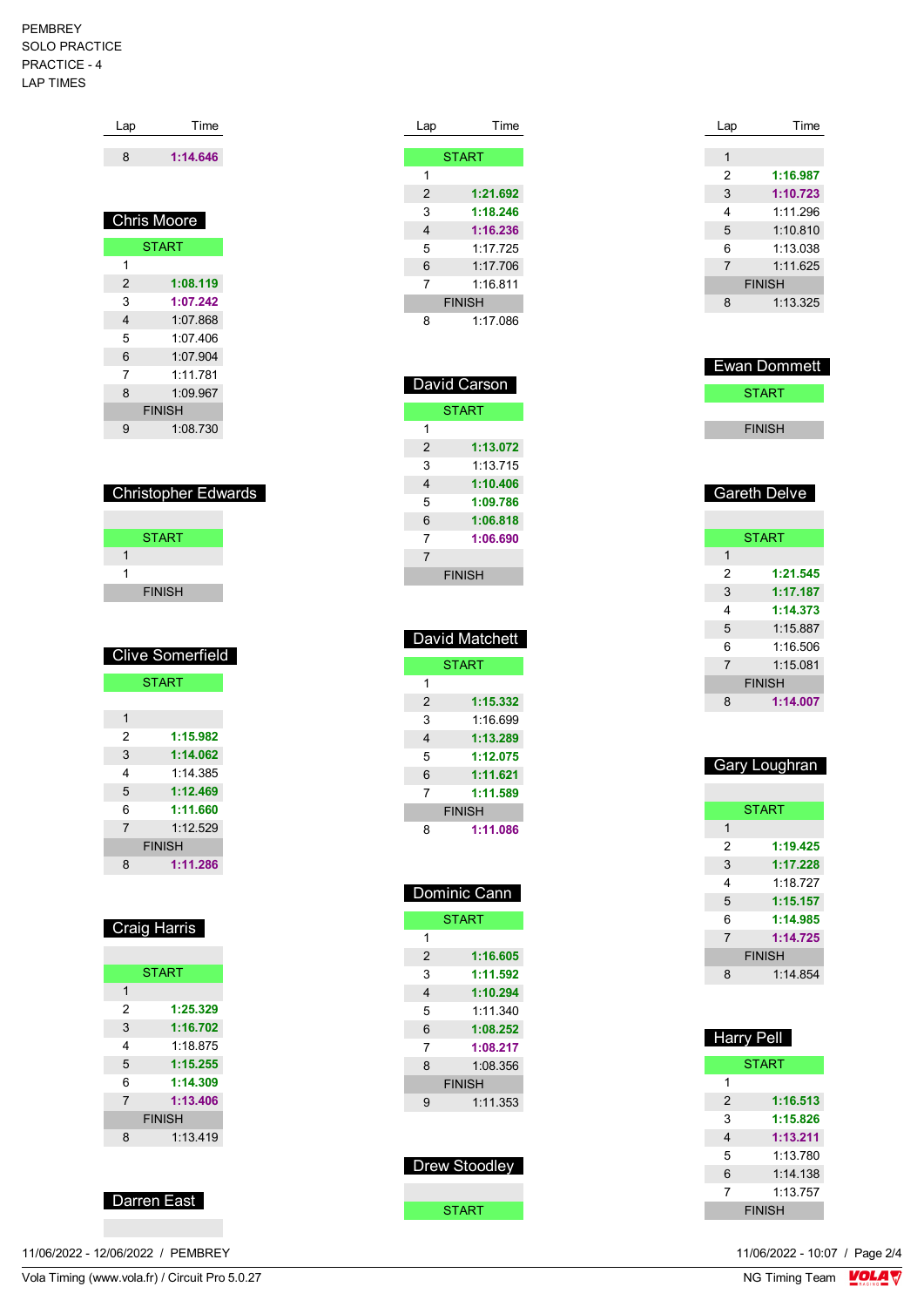#### PEMBREY SOLO PRACTICE PRACTICE - 4 LAP TIMES

| Lap          | Time          |
|--------------|---------------|
| 8            | 1:15.532      |
|              | Isaac Ajewole |
|              | <b>START</b>  |
|              |               |
| $\mathbf{1}$ |               |
| 2            | 1:30.044      |
| 3            | 1:25.778      |
| 4            | 1:25.410      |
| 5            | 1:25.096      |
| 6            | 1:24.387      |
|              | <b>FINISH</b> |
| 7            | 1:23.859      |

|                | <b>START</b>  |
|----------------|---------------|
| 1              |               |
| 2              | 1:18.922      |
| 3              | 1:16.232      |
| 4              | 1:14.559      |
| 5              | 1:18.250      |
| 6              | 1:14.434      |
| $\overline{7}$ | 1:13.827      |
|                | <b>FINISH</b> |
| 8              | 1:12.965      |

| <b>START</b><br>1<br>1:13.613<br>$\overline{2}$<br>3<br>1:11.618<br>1:11.355<br>4 |
|-----------------------------------------------------------------------------------|
|                                                                                   |
|                                                                                   |
|                                                                                   |
|                                                                                   |
|                                                                                   |
| 5<br>1:10.743                                                                     |
| 6<br>1:11.601                                                                     |
| 7<br>1:09.543                                                                     |
| 8<br>1:09.269                                                                     |
| <b>FINISH</b>                                                                     |
| 1:12.052<br>g                                                                     |

| Joel Matthews |              |  |
|---------------|--------------|--|
|               | <b>START</b> |  |
| 1             |              |  |
| 2             | 1:20.286     |  |
| 3             | 1:20.258     |  |
| 4             | 1:21.868     |  |
| 5             | 1.20915      |  |
| 6             | 1:18.046     |  |
| 7             | 1:20.186     |  |
| <b>FINISH</b> |              |  |
| я             | 1:19.093     |  |

| Lap | Time          |
|-----|---------------|
|     |               |
|     | Karl Horton   |
|     | <b>START</b>  |
| 1   |               |
| 2   | 1:11.785      |
| 3   | 1:09.076      |
| 4   | 1:09.361      |
| 5   | 1:09.873      |
| 6   | 1:10.654      |
| 7   | 1:11.009      |
| 8   | 1:09.021      |
|     | <b>FINISH</b> |
| 9   | 1:13.953      |

| <b>Kevin Ellis</b> |               |
|--------------------|---------------|
|                    | <b>START</b>  |
| 1                  |               |
| 2                  | 1:21.482      |
| 3                  | 1:16.760      |
| 4                  | 1:18.369      |
| 5                  | 1:15.587      |
|                    | <b>FINISH</b> |
|                    |               |

|               | Lee Marks     |  |
|---------------|---------------|--|
|               | <b>START</b>  |  |
| 1             |               |  |
| $\mathcal{P}$ | 1:13.195      |  |
| 3             | 1:08.729      |  |
| 4             | 1:08.274      |  |
| 5             | 1:08.281      |  |
| 6             | 1:09.042      |  |
| 7             | 1.09084       |  |
| 8             | 1:08.885      |  |
|               | <b>FINISH</b> |  |
| 9             | 1:09.557      |  |
|               |               |  |

| Lewis Jones   |
|---------------|
| START         |
| <b>FINISH</b> |
|               |

| <b>START</b><br>1         |
|---------------------------|
|                           |
|                           |
| 1:12.005<br>$\mathcal{P}$ |
| 3<br>1:10.864             |
| 1.10984<br>4              |
| 5<br>1.12687              |
| 1:10.847<br>6             |
| 1:10.360<br>7             |
| 1.10560<br>8              |

| Lap | Time          |
|-----|---------------|
|     | <b>FINISH</b> |
| g   | 1:16.573      |

|   | <b>Martin Tomkins</b> |
|---|-----------------------|
|   | <b>START</b>          |
|   |                       |
| 1 |                       |
| 2 | 1:21.466              |
| 3 | 1:19.830              |
| 4 | 1.21 750              |
| 5 | 1:20.866              |
| 6 | 1:20.578              |
|   | <b>FINISH</b>         |
|   | 1:22.818              |

|  | <b>Michael Smith</b> |  |
|--|----------------------|--|
|--|----------------------|--|

|                | <b>START</b>  |
|----------------|---------------|
| 1              |               |
| 2              | 1:19.815      |
| 3              | 1:16.864      |
| 4              | 1:16.268      |
| 5              | 1.17479       |
| 6              | 1:14.851      |
| $\overline{7}$ | 1:15.150      |
|                | <b>FINISH</b> |
| 8              | 1.15487       |
|                |               |

| <b>Phil Ellis</b> |               |
|-------------------|---------------|
|                   | <b>START</b>  |
| 1                 |               |
| 2                 | 1:16.815      |
| 3                 | 1:14.459      |
| 4                 | 1:12.661      |
| 4                 |               |
|                   | <b>FINISH</b> |

| <b>Phil Guillou</b> |               |
|---------------------|---------------|
|                     | <b>START</b>  |
| 1                   |               |
| 2                   | 1:14.428      |
| 3                   | 1:11.202      |
| 4                   | 1:10.662      |
| 5                   | 1.15.524      |
| 6                   | 1:10.251      |
| 7                   | 1.11295       |
| 8                   | 1.11714       |
|                     | <b>FINISH</b> |
| 9                   | 1:09.956      |

11/06/2022 - 10:07 / Page 3/4<br>NG Timing Team  $\frac{\text{VOLA}}{\text{V}}$